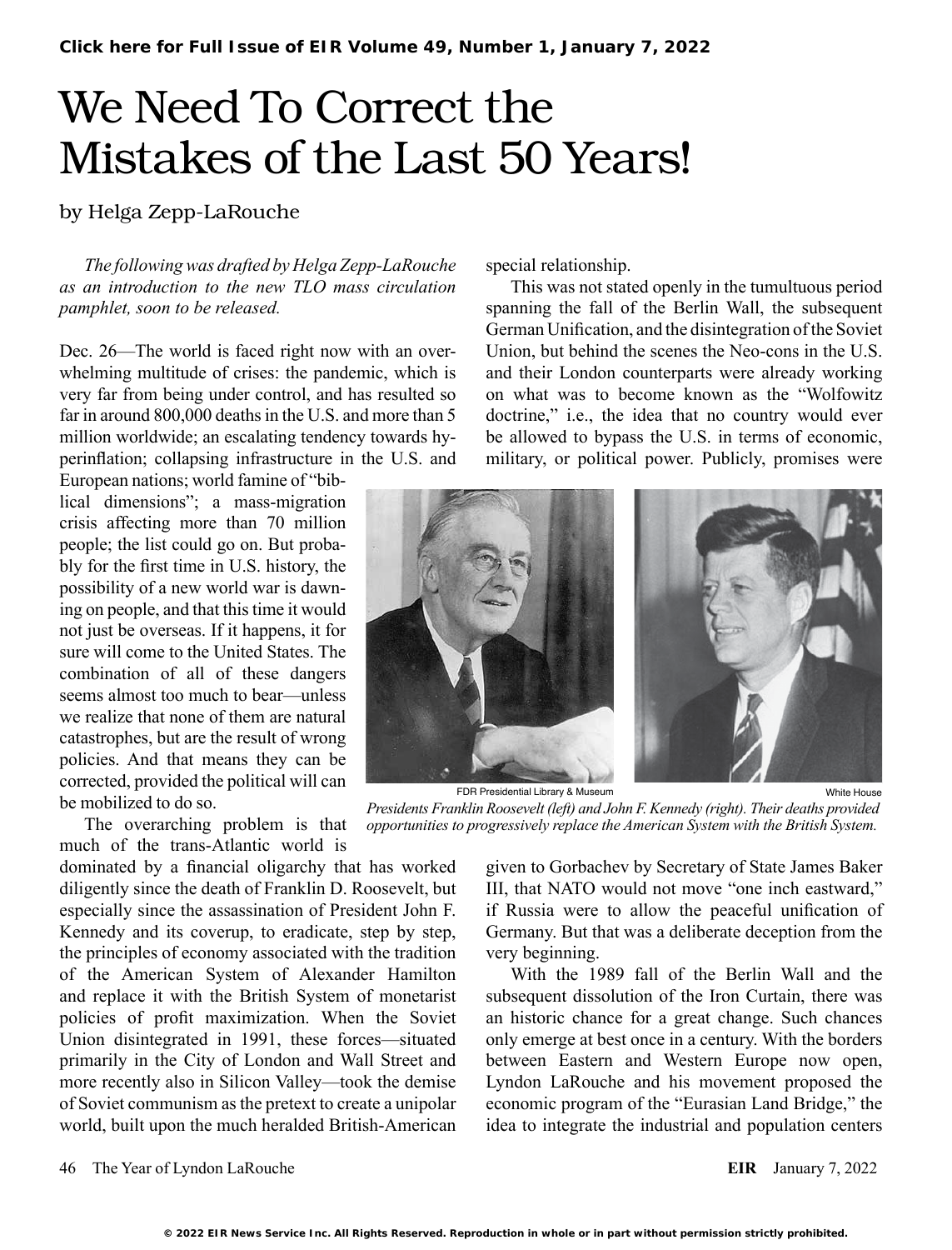

*With the fall of the Berlin Wall in 1989 and the subsequent dissolution of the Iron Curtain, there was an historic chance for a great change. That opportunity was squandered.*

of Europe with those of Asia through infrastructure development corridors. Such a policy would have created the basis for a peace order for the 21st Century. While there was great support for this visionary policy among many industrialists and peace-loving forces in

many countries, the Neo-cons in the U.S. and their British partners had no intention of allowing it.

Instead, the CIA published a report in 1991 expressing concern that the nations of the former Soviet Union had a greater number of highly educated scientists and more raw materials than the United States. Therefore, the expansion and upgrading of industrial development could not be encouraged. With the help of the utterly corrupt Boris Yeltsin, Jeffrey Sachs imposed "Shock Therapy" on Russia from 1991 to 1994 and reduced Russia's industrial capacity to only 30% of its previous level. And the massive population reduction of about one million Russians per year was the result.

Organized in institutions such as the Project for a New American Century, the Council on Foreign Relations, the Atlantic Council, and the London-based

Henry Jackson Society, these forces had no intention of sticking to the promises made to Gorbachov. They used the occasion of the disappearance of the communist adversary to instead further the transformation of the United States from the Republic that it was created to be by America's Founding Fathers, into a trans-Atlantic Empire modelled on that very British Empire against which the American Revolution had been fought.

With that new orientation came a whole set of policies: further deregulation of the financial markets, including the eventual abolition of the Glass-Steagall Act in 1999; and the systematic abandonment of the UN Charter and its guarantee of each state's national sovereignty, replacing that guarantee with a "rules based order," in which the rules

are made by a few. The introduction of "humanitarian interventionist wars" and the Right To Protect (R2P) policy, led to the "endless wars" in Afghanistan, Iraq, Libya, Syria, and other nations.

A systematic policy of "Regime Change" and "Color



EIRNS/Conor Soules

*"Shock therapy" administered to Russia, 1991-94, cut industrial capacity by 30% and reduced population by 1 million per year. Here, Russians reduced to street vendors in St. Petersburg, Nov. 1999.* 

Revolution" against all countries which refused to submit to the concept of the unipolar world was run by this Anglo-American cabal. And, since Russia had been effectively deindustrialized with that "shock therapy," these Neocons thought they could dismiss Russia as a strategic player. They proceeded to insult Russia, to boast that Russia would now be no more than a "regional power," as Obama proclaimed.

Meanwhile NATO moved step by step eastward, not only an inch, but by adding fourteen members, including the seven nations of the former Warsaw Pact and the three Baltic states, and in this way moved closer to the border of Russia with modern weapon systems that reduce the time to reach Moscow to a few minutes. At the same time, the U.S. pulled out of one arms control treaty and other treaties, one after the other: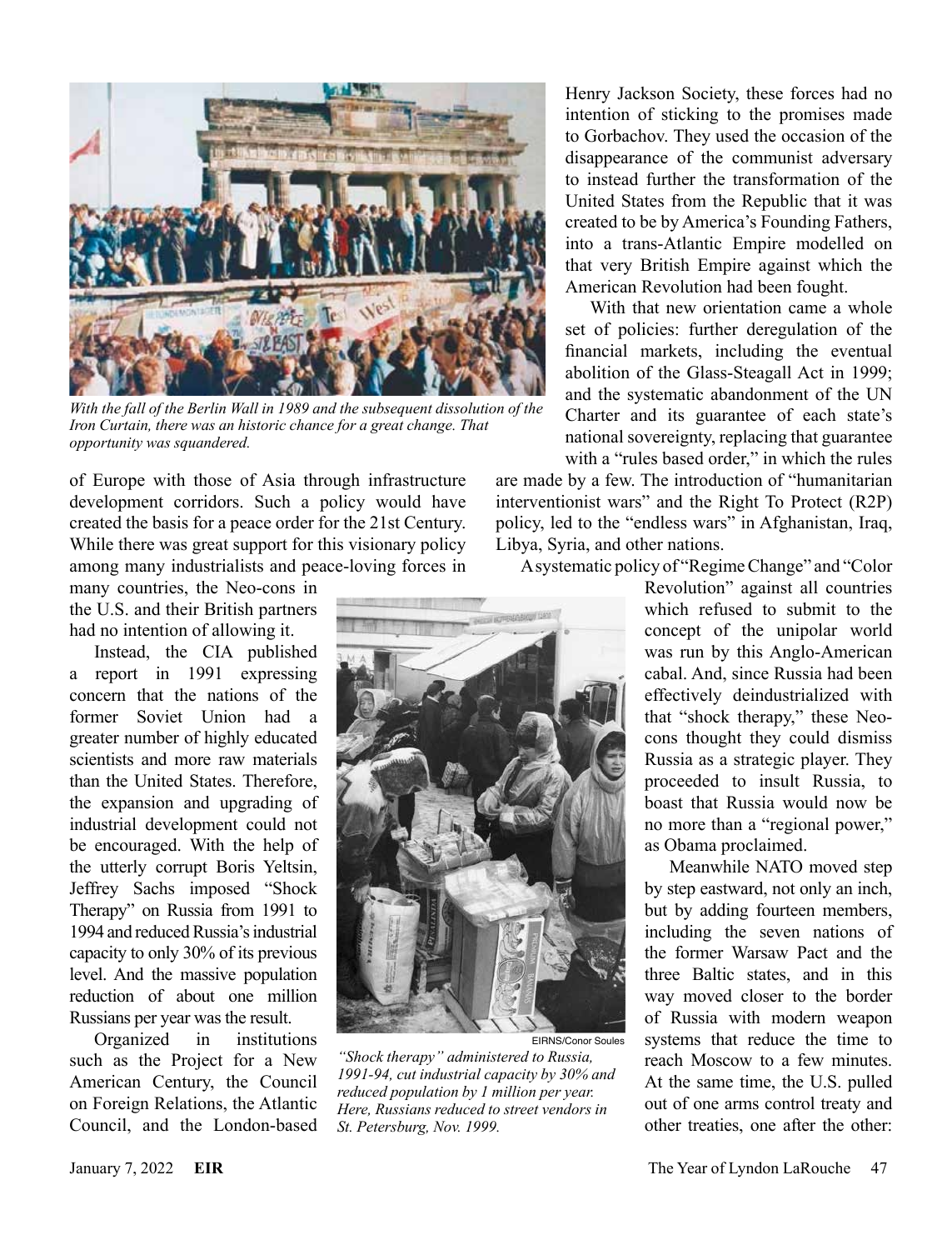

*Beginning 1990, the Anglo-American powers ran "regime change" operations against governments that did not submit to their unipolar dictatorship. Here, "Rose Revolution" demonstrators in front of Parliament in Tbilisi, Georgia, Nov. 23, 2003.*

The ABM Treaty in 2002, the INF Treaty in 2019, the JCPOA in 2018, and the Open Skies Treaty in 2020.

At the same time, the trans-Atlantic oligarchical establishment arrogantly felt so increasingly selfassured that it decided that it had become safe to maintain its power with a turn to more openly Malthusian green policies, given that the "adversary" had disappeared. And that therefore it was no longer so necessary to maintain state-of-the-art industrial and scientific technology. So, the shift to a more openly and unabashed neocolonial "Transformation of the World Economy" out of fossil fuels and related technologies was promoted. The well-greased propaganda machine of the trans-Atlantic media, under the spell of NATO, escalated the scare about anthropogenic climate change, ignoring the views of thousands of scientists who had challenged the arbitrary models based on tailor-made algorithms about  $CO<sub>2</sub>$  emissions causing the "planet to" boil over," as Obama famously put it to an audience of African students assembled in South Africa.

When these monetarist policies erupted in the systemic crisis of 2008, rather than addressing the root causes of the problem, the money printing machines of QE (quantitative easing) and the zero-to-negative interest rate policy were set into motion, to keep the casino economy of speculation and profit maximation going. Ever more apocalyptic scenarios were put into circulation by the Princes of the British Royal Family and their kindergarten troops of the Extinction

Rebellion and Fridays for Future, increasingly prophesying that the world would end in twelve years unless people stopped eating and driving cars.

The more the untenability of the financial system became clear to insiders, the more the determination of the financial oligarchy grew, to transfer their activities into one last gigantic bubble. "Shifting the Trillions" became the new slogan, which was to signify the "decarbonization" of the world economy, whereby investments would, from now on, be directed only to renewable energy and related industries. Meanwhile Prince Charles upped the ante by declaring from mid-2019 onward, that the world had

only 18 months left to reach the royally defined climate goals, or otherwise the world would end.

What Charles had in mind, however, had little to do with the behavior of the climate of the Earth, which has stubbornly followed its cycles for millions of years, oscillating from warming periods to ice ages and back, depending on processes in the Sun and the changing position of the solar system in the Milky Way galaxy. Prince Charles' proclamation had very much to do instead with the series of major climate conferences from the April 22-23 U.S. Leaders' Climate Summit, to the United Nation's COP15 Biodiversity Conference in October in China, and culminating in the COP 26 Climate Conference in Glasgow. It was stated in various ways that, by the time of this last of the series of conferences, which would take place in the UK and would be pretty much under the control of the British Royal Family, the climate regime had to be imposed on the entire world, to make the "Shifting the Trillions" maneuver work.

So with big fanfare, the two-week extravaganza took place in Glasgow with, according to the BBC head-count, 120 heads of state participating and many top executives arriving in their heavily  $CO<sub>2</sub>$ -emitting yachts and private jets. But COP26 turned into Flop26. First, the leaders of Russia and China did not come, and according to the statements coming from both countries it became very clear, that they were not willing to submit to a global neo-Malthusian scheme,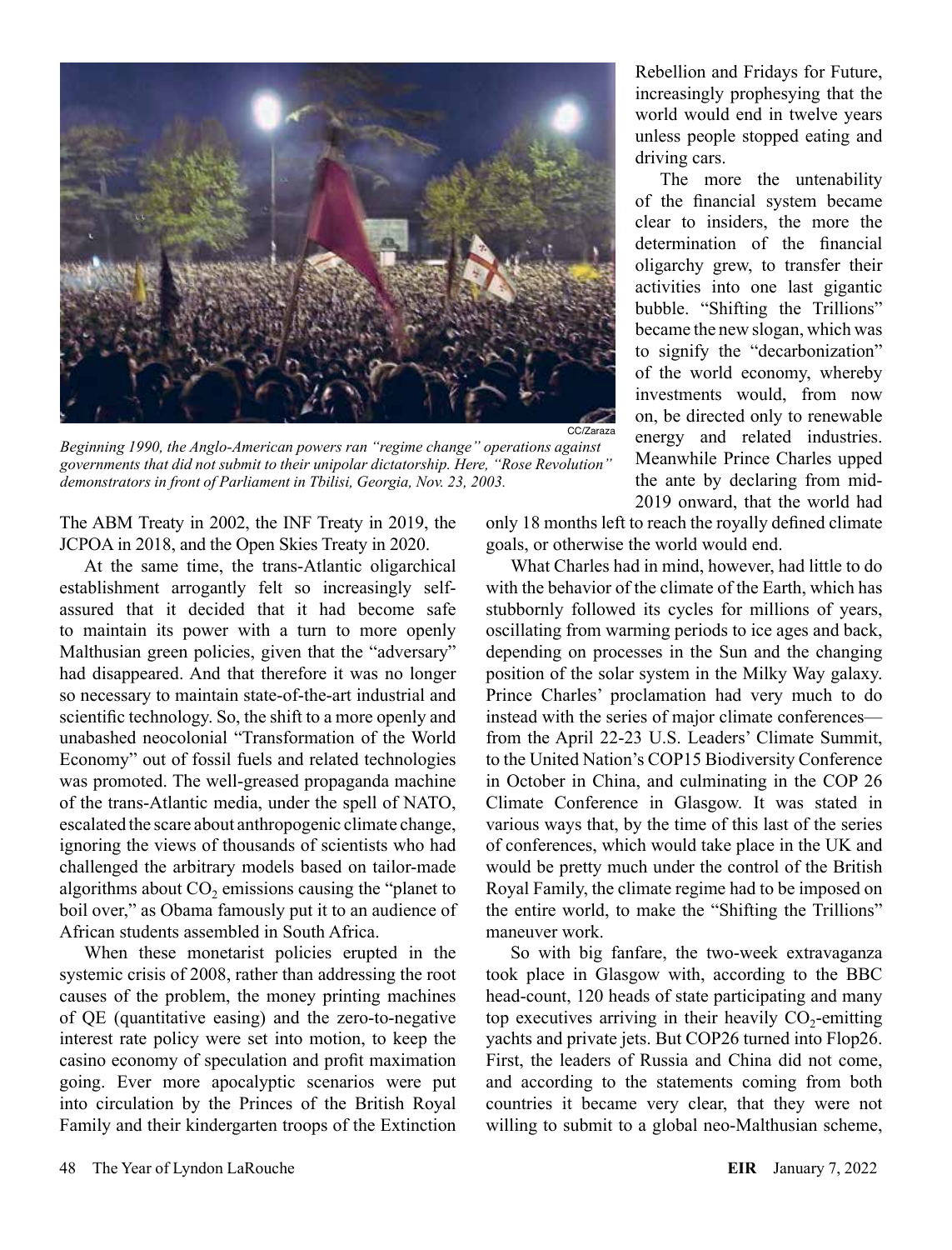that essentially would condemn the developing sector to giving up any hope of ever overcoming underdevelopment by forcing them to submit to the abandonment of fossil fuels and sign on to something that would effectively be a global ecodictatorship. The leaders of several developing nations, including Indonesia, India, and Nigeria, made it very clear that they would not give up their right to development by giving



Ministry of Foreign Affairs, Denmark

*Prince Charles declared that as of mid-2019, the world had only 18 months left to reach the royally defined climate goals, otherwise it would end. Has it? Did it? Here he is at COP15 in Copenhagen, 2009.*

up investments in fossil fuel related energy plants and industries, and that furthermore, they completely rejected the arrogant Eurocentric efforts to dominate them in a neocolonial manner.

With the failure of Flop26, the efforts of the U.S. and UK to assert a neo-Malthusian dictate over the world and the attempt to impose this last mega-bubble, the "Great Reset," to prolong the life-expectancy of the failing financial system, had fallen through. Not much better was the effort by President Biden to rally the designated democratic countries against the so-called "autocratic" regimes, and to get those "allies" to swear allegiance to the "rules-based order." Several countries abstained from attendance, refusing the demand to essentially choose between the U.S. and China.

In the noninvited "autocratic" states on the other side, the self confidence about their own policy successes, for example in respect to economic growth rates or the success in the fight against the COVID-19 pandemic, was expressed openly.

The narrative about the "good" democracies and the "bad" autocratic states had, in the

meantime, fallen into a gigantic, almost irreconcilable credibility hole. Not only had the most powerful military machine in the world, the U.S. plus NATO, lost the war in Afghanistan after 20 years of war against essentially 65,000 Taliban fighters, but the circumstances of the hurried withdrawal revealed many other unpleasant realities. Except for maybe a couple of schools and roads, nothing had been built in these 20

years and the whole country was in absolute shambles. In the weeks and month since, it has become obvious that more than 90% of the population had been left food insecure, a euphemism for starvation, and left without medical care.

As the Prime Minister of Pakistan, Imran Khan, stated clearly in his address to the Emergency Meeting of the OIC (Organization of Islamic Cooperation) Council of Foreign Ministers in Islamabad in

December, when the NATO and U.S. troops left in August, everybody knew that 75% of the Afghan budget had come from international aid. When the donors cut that aid following the Taliban takeover, and then the \$9.5 billion in foreign reserve assets belonging to the



WFP/Marco Di Lauro

*After losing a 20-year war in Afghanistan, the U.S. and NATO left the country a shambles, with 90% of its people without medical care and facing starvation. Here, a mother and her child at a camp for displaced people near Herat, Oct. 2021.*

Afghan people was withheld by the U.S. Treasury and some billions more by European banks, the economy was shut down practically at once.

As a result, 24 million of the about 40 million people now living in Afghanistan are in acute danger of starvation this winter, dying of disease without medical care, or freezing to death in the very harsh winter weather of Afghanistan. And this is not the